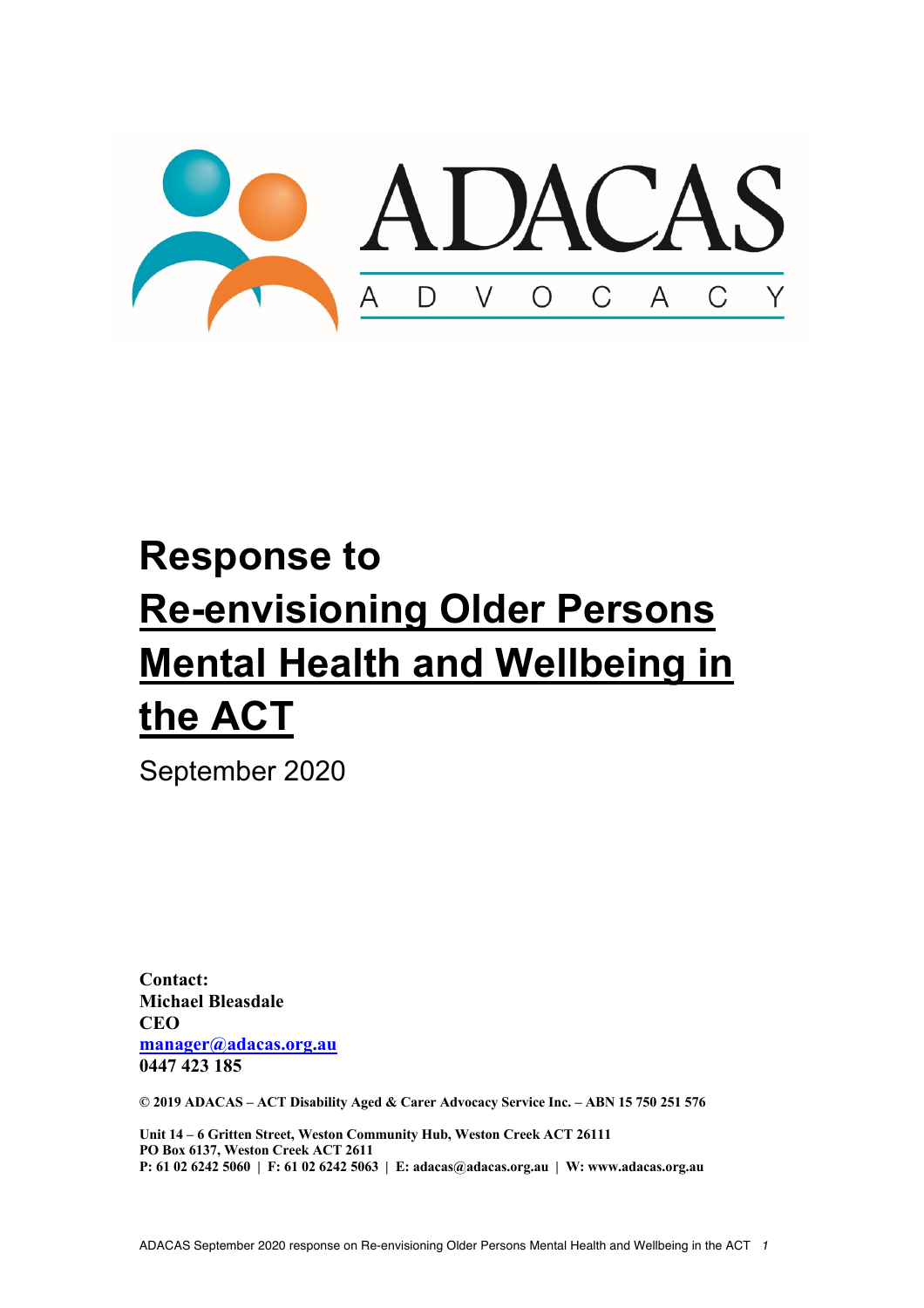This page is intentionally blank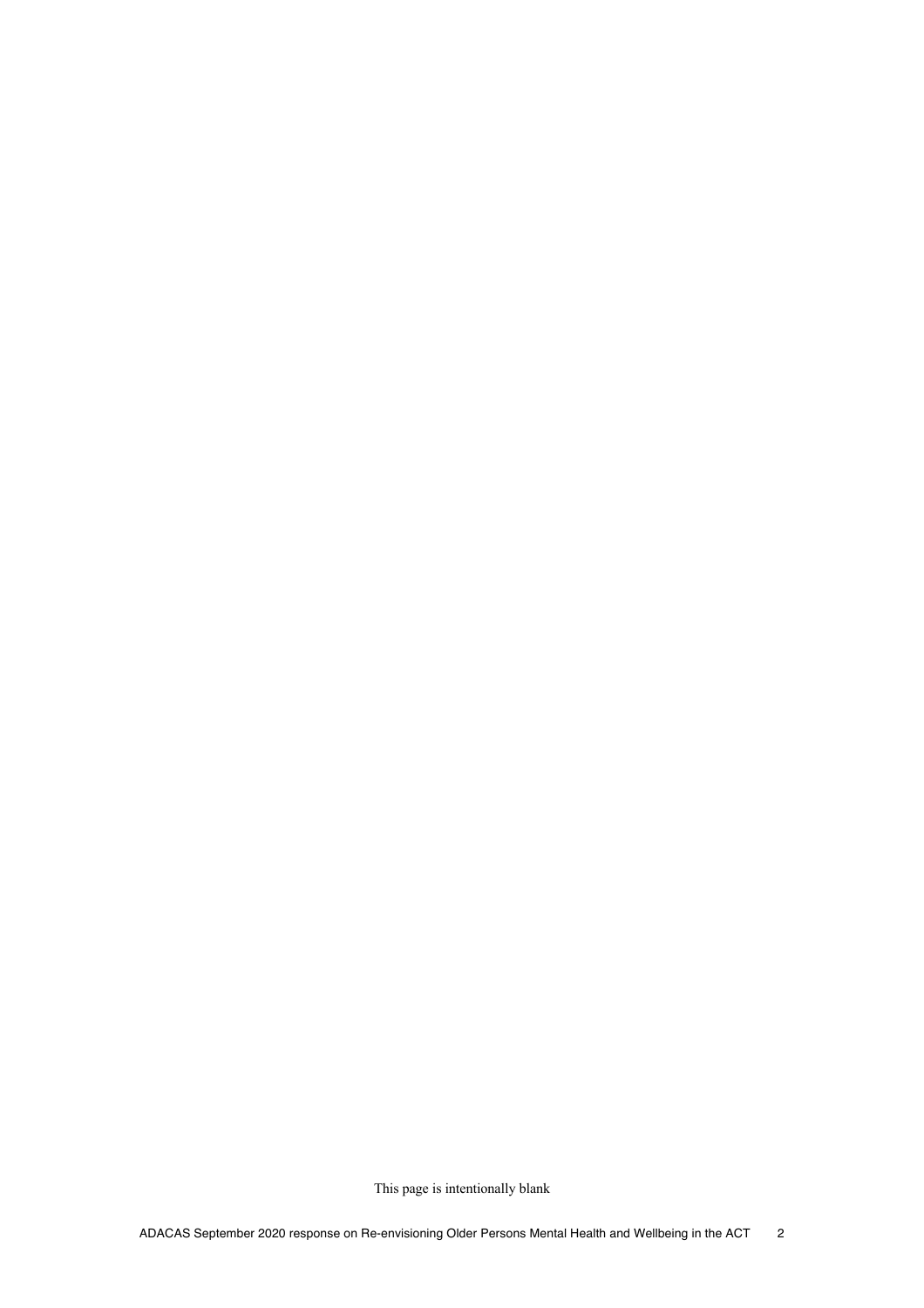### **Table of Contents**

| $1.$ $\sim$ $\sim$ |  |
|--------------------|--|
|                    |  |
| 3 <sub>1</sub>     |  |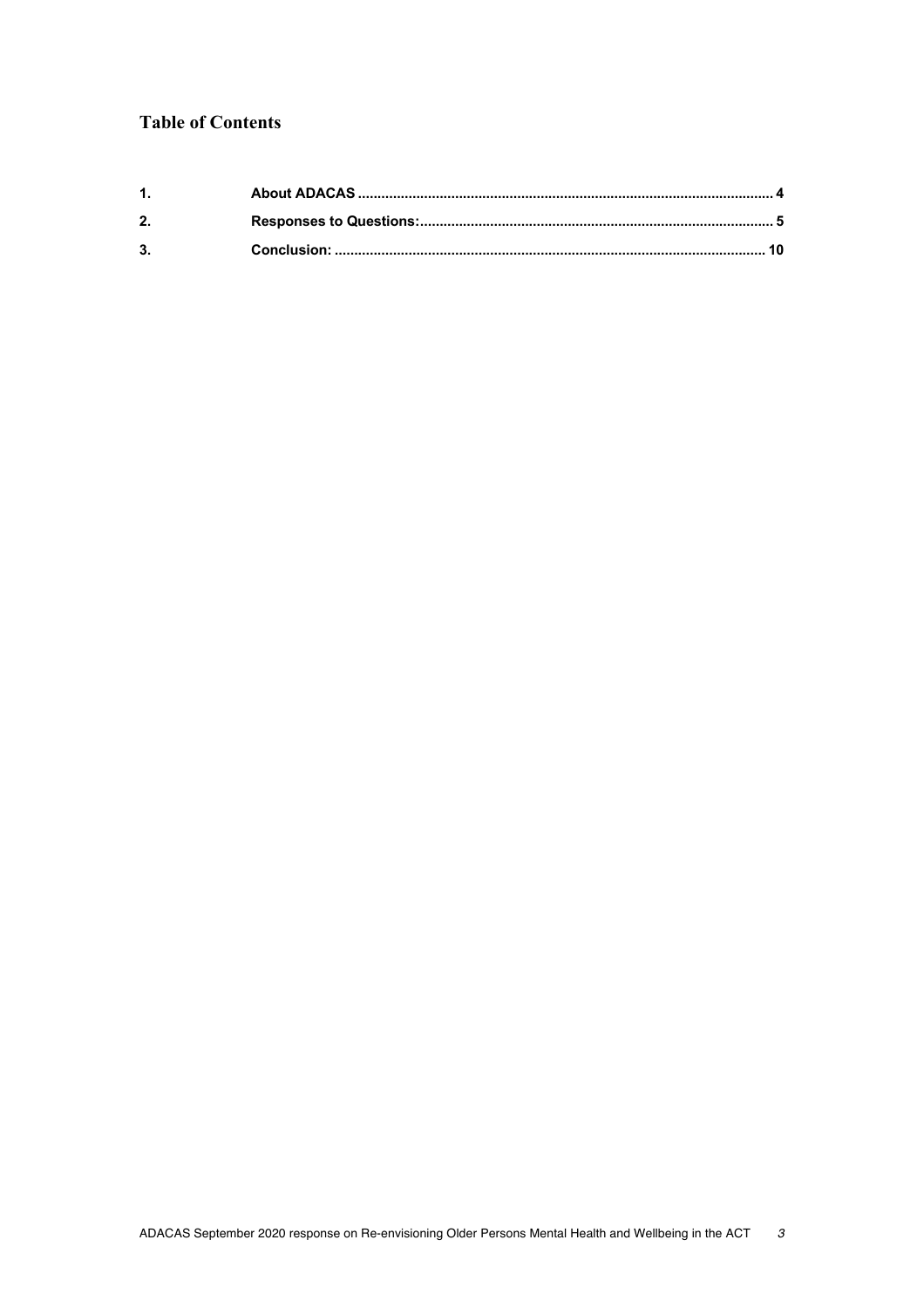# **1. About ADACAS**

The ACT Disability Aged and Carer Advocacy Service (ADACAS) is a humanrights focussed organisation, which provides:

- Individual advocacy for and with people with disability, people experiencing mental ill health (or psychosocial disability), older people, and carers.
- Support to people making submissions to the Royal Commission into Aged Care Quality and Safety, and/or the Royal Commission into Violence, Abuse, Neglect and Exploitation of People with Disability.
- Assistance with National Disability Insurance Scheme (NDIS) related appeals to the Administrative Appeals Tribunal
- Redress Scheme support services to people who are survivors of institutional child sexual abuse
- Aged Care Navigator assistance to older people seeking assistance to understand the aged care systems
- Community Connection support and outreach to people with disability and carers from culturally and linguistically diverse (CALD) backgrounds.
- NDIS support coordination to a small number of NDIS participants.

ADACAS additionally has a Policy and Projects team which engages in systemic advocacy, delivers projects to embed supported decision making approaches in service systems and explores practical responses to issues arising through individual advocacy and supported decision making. This team also prepares and delivers fee-for-service training on aged and disability related topics.

ADACAS staff work with individuals who are "falling through the cracks" in current service systems, and facing barriers to their rights being upheld, and to an experience of equitable access to services. ADACAS offers issues-based advocacy, and the topics of advocacy are multiple and varied, ranging from housing, to access to justice, to psychiatric treatment order hearings, to quality of service issues, to child protection processes, to restrictive practice/ restraint/ seclusion, to substitute decision-making, to aged care service issues, to NDIS and NDIS appeals etc. '

ADACAS is a member of DANA, the Disabled Persons Advocacy Network, and OPAN, the Older Persons Advocacy Network.

ADACAS is based in Canberra and the ACT and has been providing free individual advocacy in this region for 28 years. ADACAS also provides free advocacy and information to people with disability in parts of NSW: specifically, in set areas of Shoalhaven, the Eurobodalla Hinterland, Batemans Bay, Broulee – Tomakin, Moruya – Tuross Head.

ADACAS acknowledges the traditional owners of the various lands on which we work: the Ngunnawal communities for our work in the Canberra area, the peoples from Dharawal and Yuin communities for our work across on the South Coast), and pay our respects to their Elders, and to all Aboriginal and Torres Strait Islanders in our communities.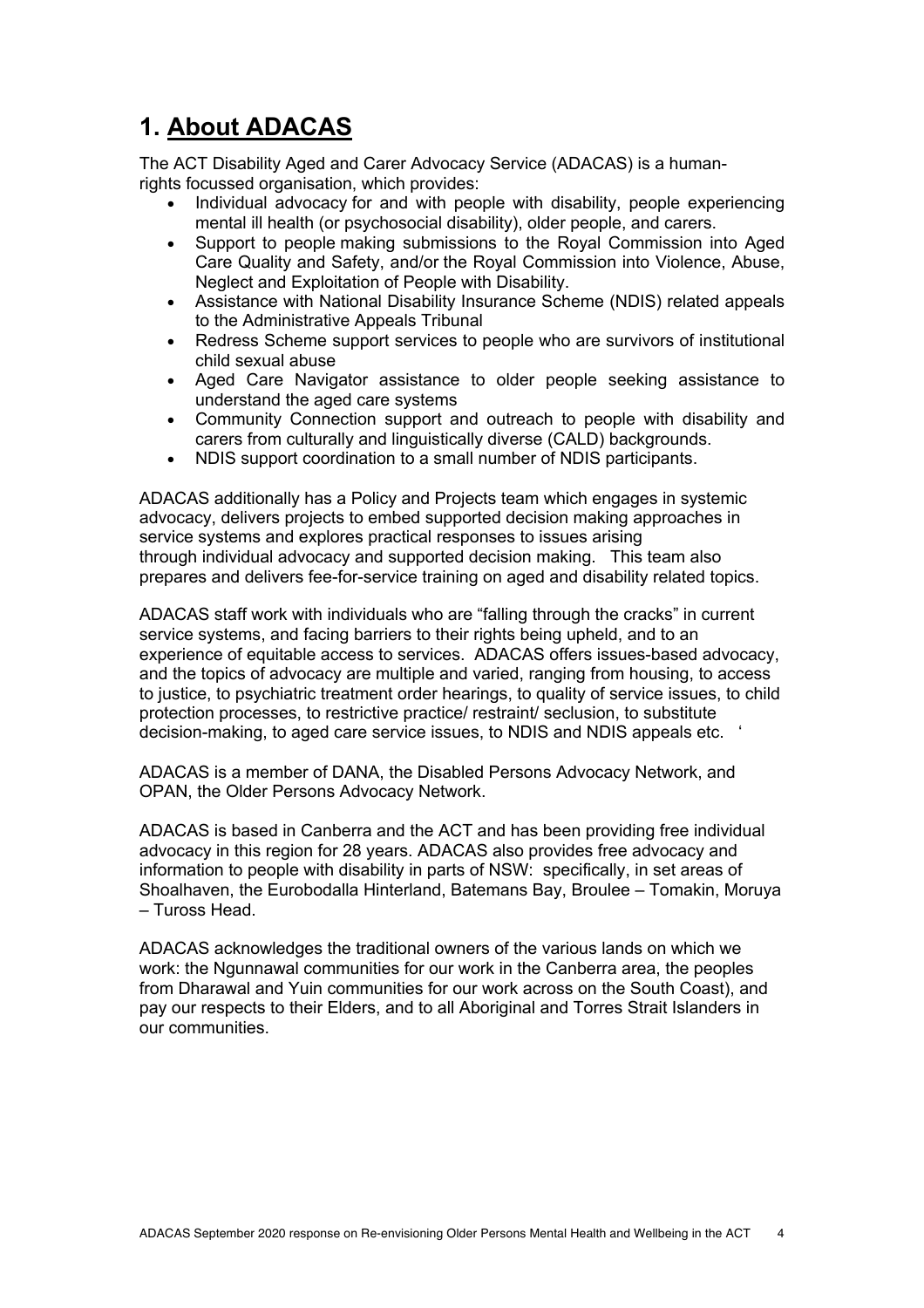## **2. Responses to Questions:**

**1. Are the issues/recommendations identified by stakeholders in the paper still relevant areas for consideration? If not, what further areas would you identify? Have the issues/recommendations identified in the paper changed in the context of COVID-19? If yes, please provide further detail.**

We do consider the issues identified by stakeholders as very relevant areas for consideration.

We would additionally identify the following areas:

• Human rights of older people especially in terms of health (and access to mental health and wellbeing support)

In terms of human rights - we emphasise the need for there to be equitable access to and equitable quality of mental health treatment and wellbeing support made available across the lifespan.

Research shows that co-occurring mental ill health is at a high level amongst older people living in residential aged care<sup>1</sup>, higher that that occurring amongst older people living in the community. We acknowledge that the factors that could be contributing to this are complex. We contend that much more support is needed to ensure that older people have equitable access to and quality of mental health treatment and support available to them (regardless of a person's living arrangements).

• Connectedness between wellbeing/general support and mental health In the paper: *Psychological Treatment Services for people with mental illness*  in Residential Aged Care Facilities<sup>2</sup>, published by the Department of Health, and PHN, a distinction is drawn between "routine welfare or pastoral care services" and services for people where there is diagnosable mental illness (or risk of same). We note that both are important, both can impact profoundly on mental health and urge action to ensure that both are available.

At present in the ACT – it is extremely difficult for many older people, especially if living in residential aged care, to access psychological care. There are far too many and far too large gaps between services. Even the programs that are being rolled out, are incomplete and designed to meet only certain types of need. For example: in the ACT, the Capital Health Network is rolling out the

<sup>1</sup> National Ageing Research Institute (2019), *Mental health of older adults: A National Ageing Research Institute Position Paper*. Prepared by Dr Meg Polacsek and Associate Professor Bianca Brijnath August 2019. Accessed via: https://www.nari.net.au/files/files/documents/position\_paper\_mental\_health\_-\_formatted.pdf in September 2020.

<sup>2</sup> Australian Government Department of Health (2018), *Psychological Treatment Services for people with mental illness in Residential Aged Care Facilities.* Canberra: Australian Government Department of Health; 2018. Accessed via:https://www1.health.gov.au/internet/main/publishing.nsf/Content/2126B045A8DA90FDCA257F6500018260/\$File/ 11PHN%20Guidance%20-%20Psychological%20treatment%20services%20in%20Residential%20Aged%20Care.pdf in September 2020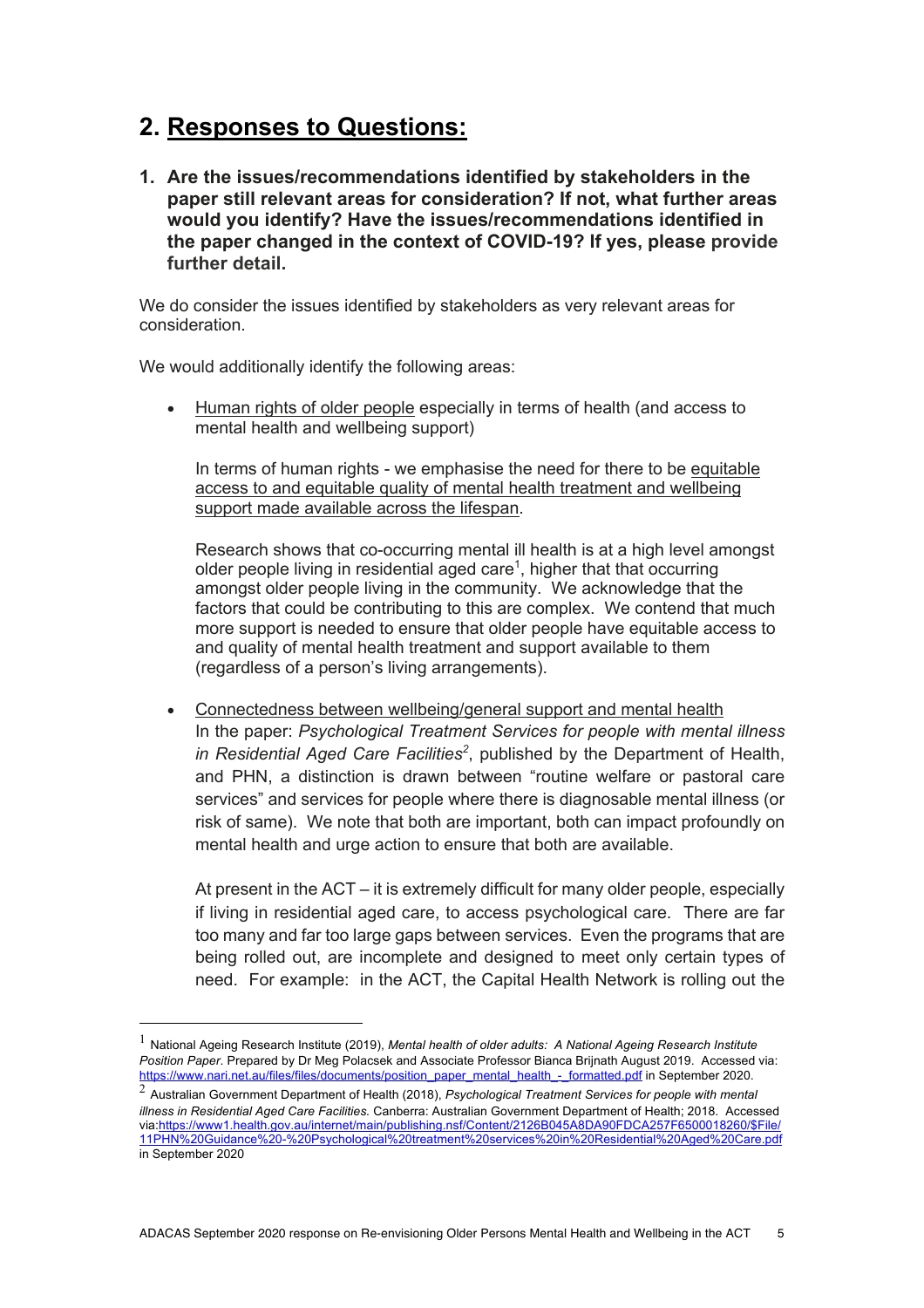Next Step (Low Intensity) model (delivered by Woden Community Services) in a small number of residential aged care facilities. Next Step (Low Intensity) is a very structured CBT based program, delivered by mental health coaches, who are not social workers, counsellors or psychologists. Whilst it may be useful to some, as a quite structured program, it might not necessarily be as suitable for people with cognitive impairment (who have co-occurring mental ill health) or those who need a more flexible or tailored support (e.g. with grief/loss and/or trauma and/or mental ill health) from allied health staff such as psychologists or social workers. Given the prevalence of mental illness, grief/loss, trauma and/or cognitive impairment amongst people living in residential aged care, it is imperative that added options for support are made urgently available.

#### • Supported decision-making and the decision-making rights of older people

The Re-envisioning Older Persons Mental Health and Wellbeing (ROPMHW) position paper includes a section on Substitute decision-making (acknowledging that substitute decision makers might need specialist advice to ensure that they are making lawful decisions in the best interests of the person, and that this role can be challenging and difficult). We agree that in situations where substitute decision-making is occurring, that it is important to get it right and that education and support is needed for people who undertake what can be a complex and challenging role, such that they act in accordance with the rights of the person that they are supporting, and also their legal responsibilities.

However – we would encourage future such papers to be much more explicitly referencing and reflecting on the rights of older people: we would hope that future work will include information on supported decision-making and decision-making rights, also acknowledging the negative impacts that having your rights curtailed can have on mental health and wellbeing.

Supported decision-making approaches content that a person should be supported to be involved in decision-making over matters that relate to their own life and situation to the greatest extent possible. For further information about supported decision-making (including factsheets and information for people who need decision support, and for those who are supporting others with decisions) – see: https://support-my-decision.org.au/

#### • Additional information

Please see attached a copy of two submissions which discuss the above topics in more detail:

1. ADACAS submission to the Royal Commission into Aged Care Quality and Safety.

Please especially refer to pages 15-20 with relation to mental health of older people living in residential aged care (including some information about the impacts during COVID). This submission also includes information about supported decision making (and decision-making rights), and also in relation to abuse.

2. Older Persons' Advocacy Network (OPAN) submission to the Royal Commission into Aged Care Quality and Safety.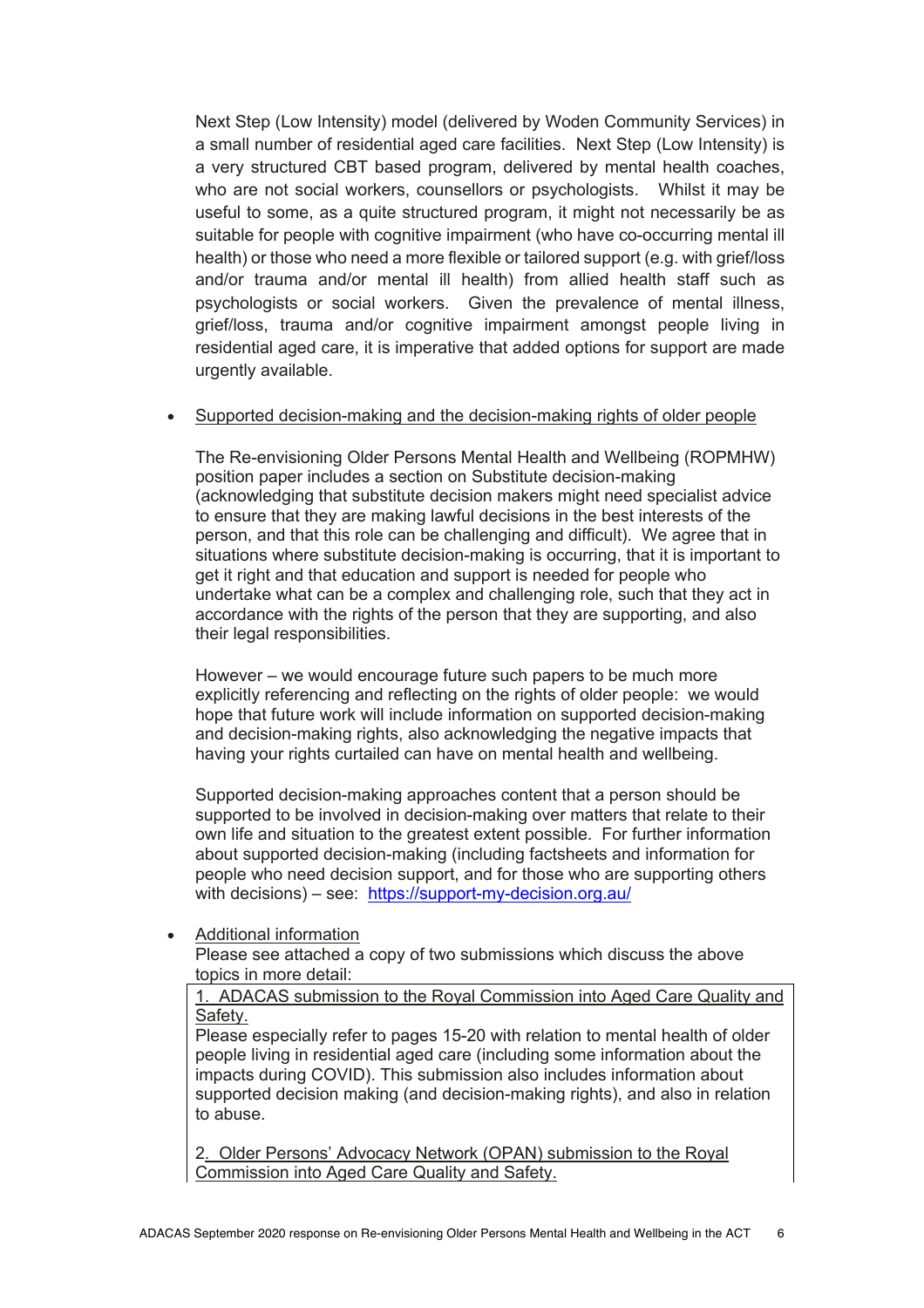ADACAS is a part of OPAN: ADACAS staff wrote this submission for OPAN. This submission focuses on topics related to capacity, supported decisionmaking and rights.

#### • Impacts due to COVID

In our view – the issues identified in the ROPMHW paper have become even more pressing (and have had more of an impact during COVID).

The visitor restrictions introduced at residential aged care facilities to seek to reduce the chance of infection, have been having a profound impact also for the mental health and wellbeing, and the sense of connectedness to community for many residents.

Whilst the residential aged care industry code (that was supported federally) allows for visitors: https://www.cota.org.au/policy/aged-carereform/agedcarevisitors/, in practice, through this time, ADACAS has been contacted by many older people and families in situations where residential facilities were seeking to impose more restrictive arrangements (in some cases keep out all visitors), which often have a further impact for wellbeing. Whilst we advocate and support the rights of individuals in these situations, needing to battle for access to see people that are important to you takes an additional toll for the people most directly affected.

The many deaths in aged care settings in Victoria and NSW (which are reported regularly on television, radio stations and in newspapers) are also undoubtedly having a negative impact for many older people during these COVID times.

Older people living in the community have also been telling us of the additional mental health impacts that they are experiencing during these extraordinary times: the impacts of isolation and fears of infection, connection with families and friends etc. The extent of the impacts vary depending on whether or not people have sufficient income/finances to cover their costs, whether people have somewhere safe and secure to live, whether people have adequate access to necessities (food, housing, medical care, support as needed), impacts of any changes in work situation/income levels and stresses that can go with that etc. We note the ongoing issues that are caused for older people who are waiting to receive a home-care package at a level that meets their needs and the corresponding often very negative impact on the mental health and wellbeing of older people and their families/carers in the situations where the level of care available does not meet the level of need.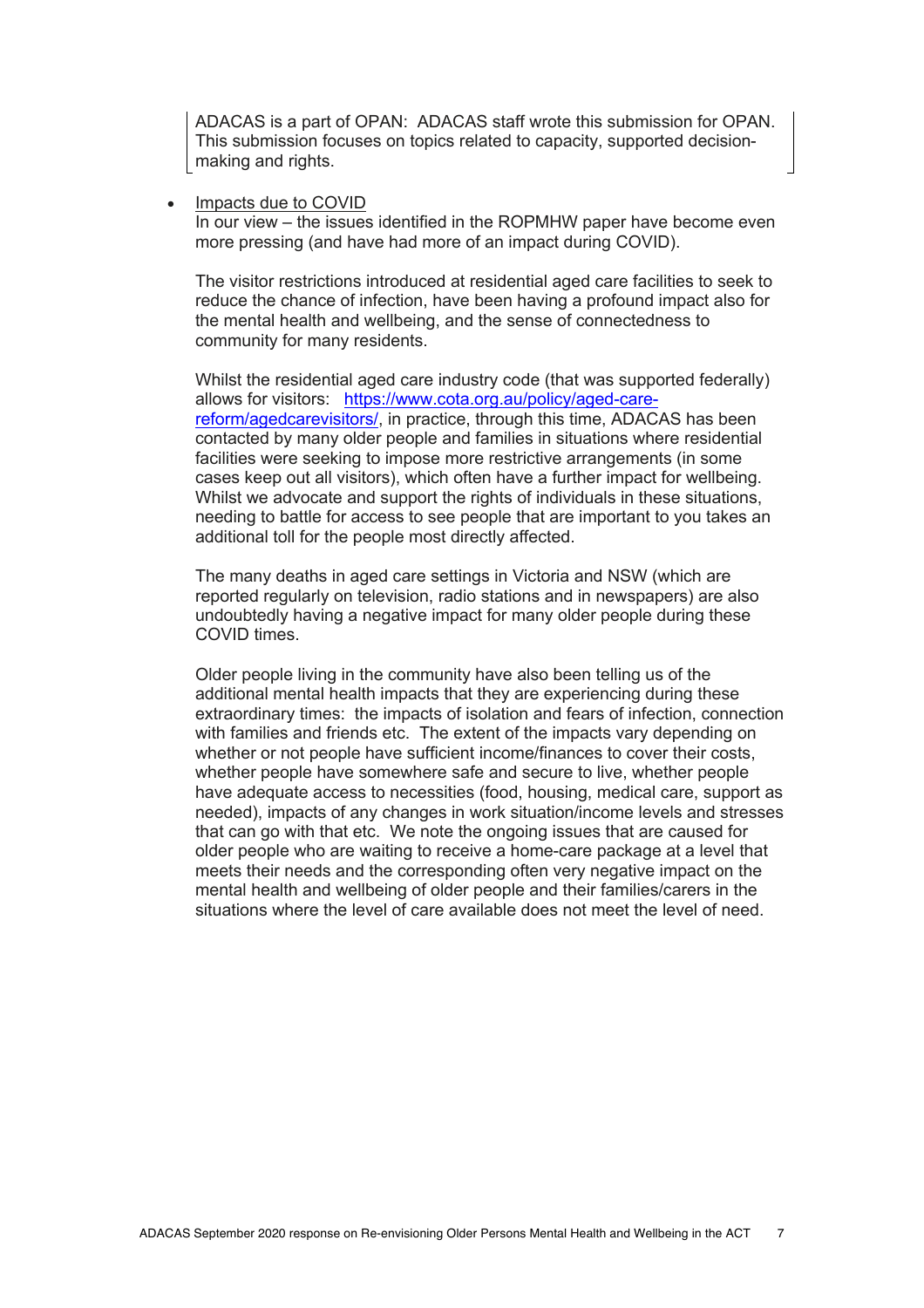2. How would you suggest that we prioritise the issues/ recommendations identified by stakeholders in the paper?

We consider all four of the priority themes listed to be important and necessary to act upon:

- Improving integration and continuity of care between aged care and health care systems
- Shifting cultural perceptions of older people and ageing
- Reducing barriers for under-serviced and under-represented groups
- Improving community and social participation and prioritising a social determinants approach to mental health and wellbeing

We emphasise the comments made: that at present whilst there is support from Older Peoples mental health service, this assistance is limited to those who are experiencing acute crisis/highest levels of need, and there are many, many people who are currently falling through the gaps of what is available.

In our experience - some of the most critical need is being experienced at present in residential aged care facilities (this is being amplified by COVID). As such, we strongly urge immediate action on:

- Recommendation 10: Increase allied health supports for mental health within residential aged care facilities including social workers and psychologists.
- Recommendation 9: Scope the potential for ACT Government funded residential aged care facility programs

In our view: whether via Recommendation 10 or 9, there should be allied health workers undertaking community development/ connectedness to the broader community work; and also, psychologists/social workers offering counselling to residents in residential aged care settings who are interested in that support. Any ACT Government funded residential aged care facility programs should be codesigned with residents.

We also agree with the need to act urgently on:

- Recommendation 1: Design and implement a stepped approach to mental health care for older people.
- Recommendations 3: Build capacity of targeted mental health supports for older people to meet increasing demand

On the topic of a stepped approach: We highlight the need for a careful analysis of need, to ensure that any stepped care being offered is suitable to meet the full gamut of mental health and wellbeing needs of older people (including especially the mental health needs of older people with disability (for all disability types, but including specifically disability arising from dementia and also psychosocial disability)). We also note the importance of there being diverse options and pathways to accessing different types of mental health care and support, noting that different things will work for different people/situations.

With regards to Recommendation 3: we are assuming this refers to Older Persons Mental Health Service, and future services being developed.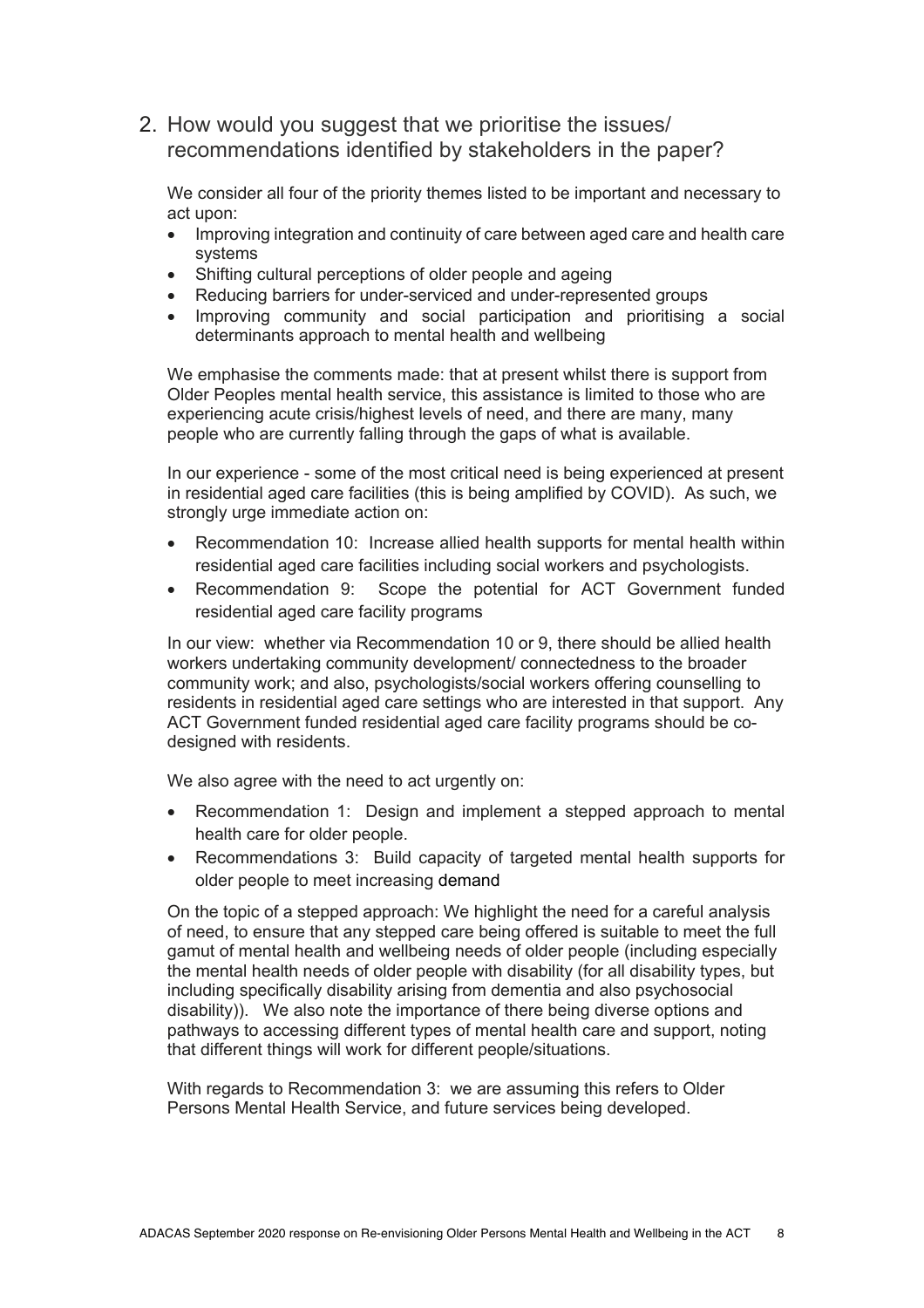As a human rights-based service, ADACAS emphasises the importance of

• Recommendation 12: Consumer and carer engagement will be part of program and service development.

We note that there is not currently a recommendation related to this – but would highlight the point made at the top of page 20, and strongly recommend that it become an additional recommendation:

• New recommendation A: Ensure "access to health care provider of choice (e.g. GP psychologist, allied health) for older persons particularly older people in residential aged care facilities and funding models that facilitate this."

An added new recommendation:

New recommendation B: Address barriers and ensure equity of access by older people (including older people with disability) to mental health services (and other services) in the community.

At the present, for those living in residential aged care, there can be barriers can relate to staff levels, transport or finance (we didn't have enough staff to help X person go to see their preferred psychologist in the community/ that person doesn't have the funds to pay for a wheelchair taxi, or needs support to organise it and there is no-one to do this).

We support also:

- Recommendation 29: Prioritise early and meaningful engagement with Aboriginal and Torres Strait Islander people when developing services and programs.
- Recommendation 18: Support the existing and incentivise the recruitment of multicultural and Aboriginal and Torres Strait Islander workforce that can bring language skills and cross-cultural competencies into these sectors.
- Recommendation 19: Build capacity and responsiveness of workforce regarding LGBTIQ matters including increasing understanding of appropriate response services for this demographic.
- New recommendation C: Build the capacity, knowledge and responsiveness of the workforce and allied health staff in working with older people with disabilities who are also experiencing mental ill health. In particular, ensure staff are trained and receive ongoing mentoring in regards to supported decision-making, human rights and trauma informed practice.

In relation to the social determinants of health, we support:

• Recommendation 35: Procure and fund programs that address social isolation and loneliness.

There is an especial need for this for older people in living situations where they may be isolated – whether they be living in the community, or in residential aged care.

There are many other of the listed recommendations that we also support, but the above ones are those we have opted to highlight at this time.